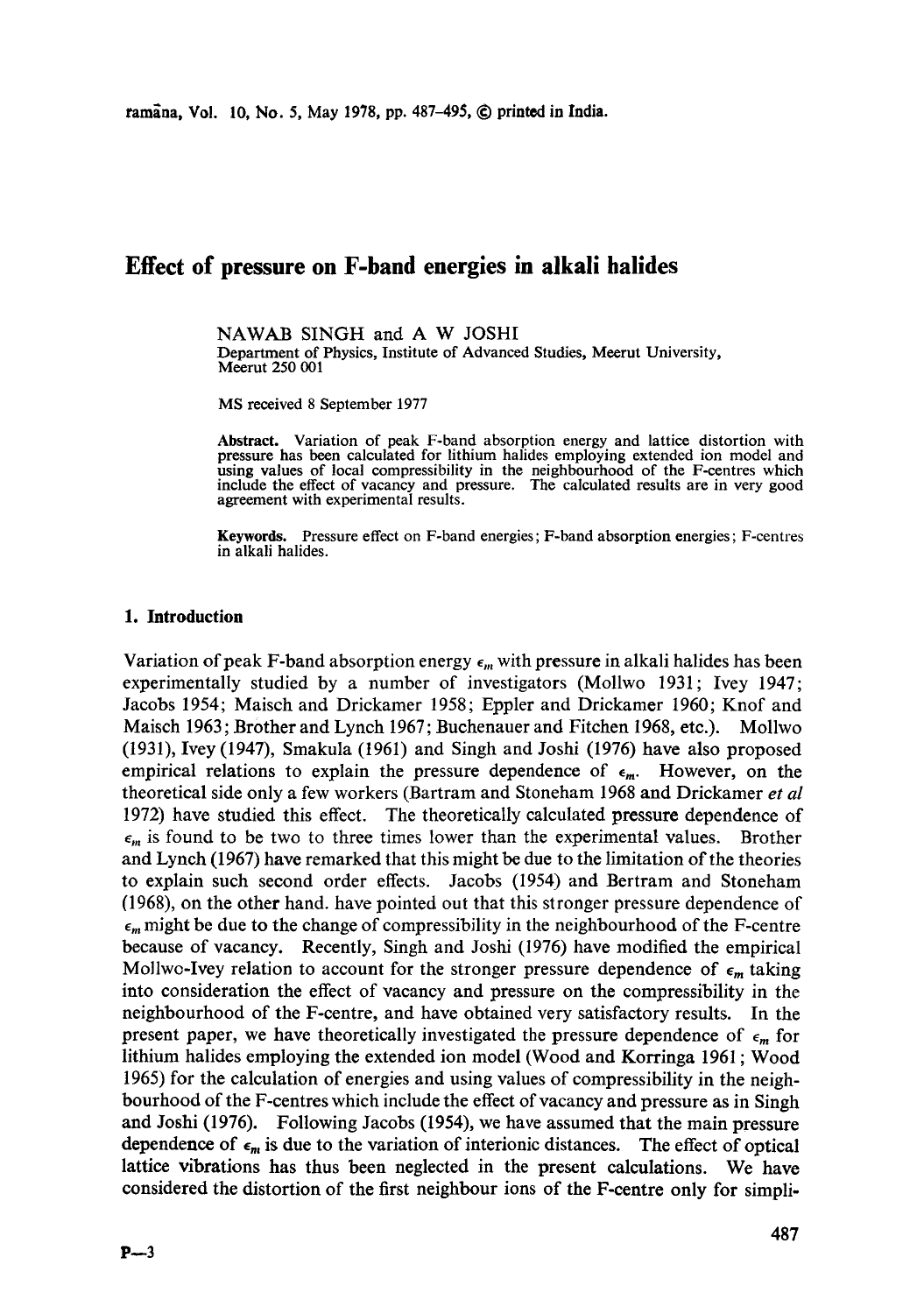## 488 *Nawab Singh and A W" Joshi*

city. The ground state distortion of the first neighbours of the F-centre has also been calculated for various pressures for all the lithium halides.

#### **2. Theory**

## 2.1. *Energy calculation*

F-electron Hamiltonian (in Hartree atomic units) can be written as

$$
H = -(\nabla^2/2) - \sum_{i \neq 0}^{M} (\pm)_i |\mathbf{r} - \mathbf{R}_i|^{-1}, \tag{1}
$$

where  $\mathbf{R}_i$  is the distance of the *i*th ion from the centre of the vacancy (i.e. of the Fcentre),  $(\pm)_{i}=1$  or  $-1$  according as the charge on the *i*th ion is positive or negative. Summation over i includes all the ions of the lattice.

The ground and the excited state energies of the F-centre have been calculated by variational method using extended ion model (Wood and Korringa 1961 ; Wood 1965).

Following Wood and Joy (1964), we have used vacancy centred trial wave functions

$$
\psi_{2s} = N_s r \exp(-\beta r), \tag{2}
$$

and

$$
\psi_{3p} = N_p r^2 \cos \theta \exp (-\eta r), \qquad (3)
$$

for the ground and the excited states respectively, where  $N_s$  and  $N_p$  are normalization constants,  $\beta$  and  $\eta$  are variational parameters. Since these functions have been found to be the most appropriate ground and excited state wave functions for lithium halides, we have not tested other functions. Though  $\psi_{2s}$  violates the boundary condition at  $r=0$  and causes corresponding error in the energy, it is a very satisfactory trial wave function as other more accurate nodeless functions involve very complex calculations without much gain in accuracy.

The ground and the excited state energies  $\epsilon_{2s}$  and  $\epsilon_{3p}$  are then given by

$$
\epsilon_{2s} = \langle \psi_{2s} | H | \psi_{2s} \rangle = \beta^2 / 6 - a_M / R_1 + \sum_{i \neq 0}^M (\pm)_i (3\beta / 2 + 1/R_i + \beta^2 R_i + \beta^3 R_i^2 / 3) \exp(-2\beta R_i), \tag{4}
$$

and

$$
\epsilon_{3p} = \langle \psi_{3p} | H | \psi_{3p} \rangle = 7\eta^3/30 - a_M/R_1 + \sum_{i \neq 0}^M (\pm)_i (5\eta/3 + 1/R_i
$$
  
+  $4\eta^2 R_i/3 + 2\eta^3 R_i^2/3 + 2\eta^4 R_i^3/9 + 2\eta^5 R_i^4/45) \exp(-2\eta R_i),$  (5)

where  $a_M$  is the Madelung constant and  $R_1$  is the distance of the first neighbours from the centre of the vacancy for a perfect lattice.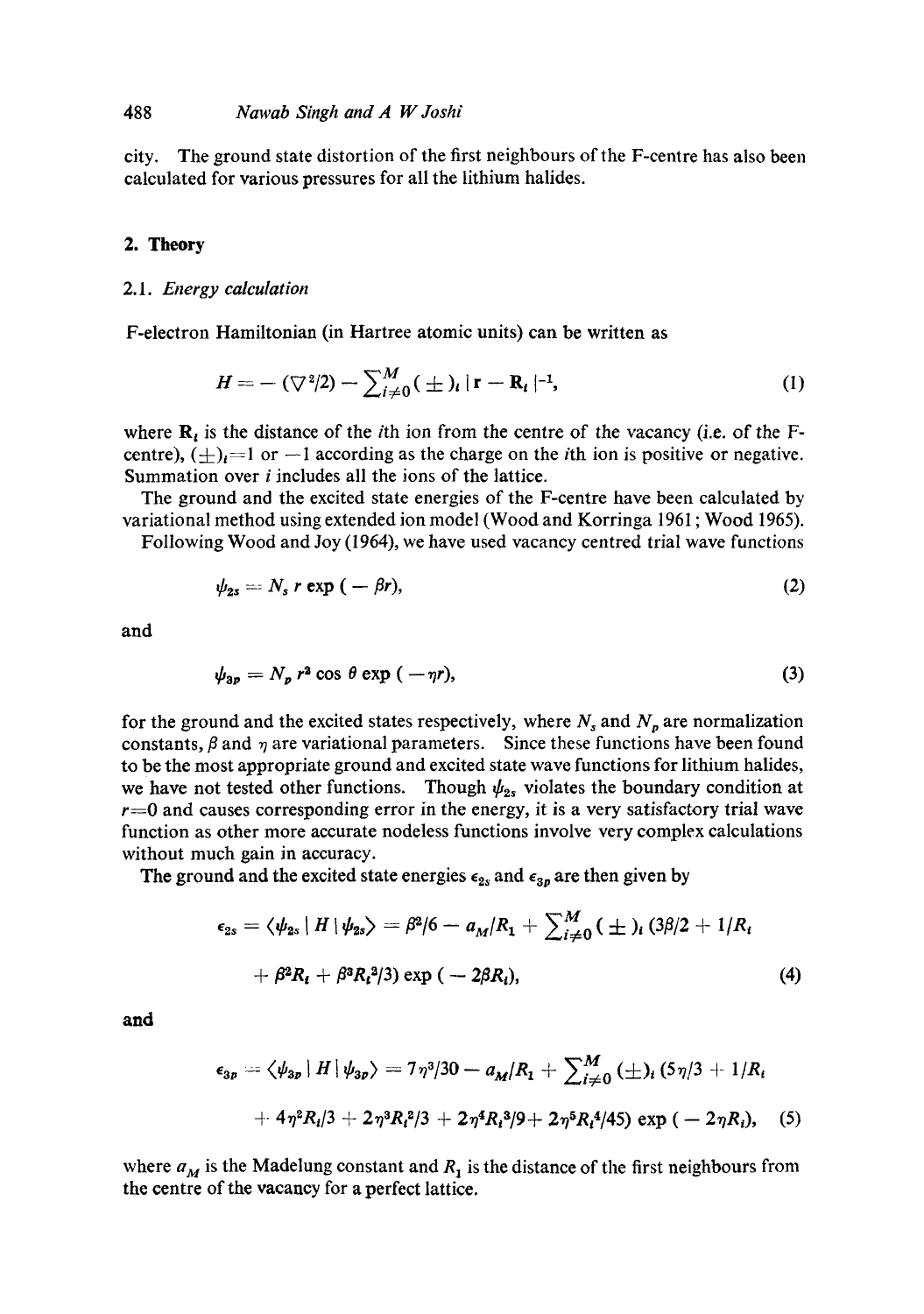## 2.2. *Orthogonalization of wave functions to ion core orbitals*

The wave functions have been orthogonalized to the core orbitals  $\phi_n^{1s}(\mathbf{r}-\mathbf{R}_p)(1 \leq \nu \leq 6)$ of the six first neighbour lithium ions. The effect of other neighbours, being very small (Wood and Joy 1964), has been neglected. The orthogonalized wave functions  $\psi_{2s}^0$ and  $\psi_{3p}^0$  are given by

$$
\psi_{2s}^{0} = G_{2s} \{ \psi_{2s}(\mathbf{r}) + \sum_{\nu=1}^{6} C_{2s,\nu} \phi_{\nu}^{1s}(\mathbf{r} - \mathbf{R}_{\nu}) \},
$$
(6)

and

$$
\psi_{3p}^{0} = G_{3p} \{ \psi_{3p}(\mathbf{r}) + \sum_{\nu=1}^{2} C_{3p,\nu} \phi_{\nu}^{1s}(\mathbf{r} - \mathbf{R}_{\nu}) \},
$$
 (7)

where the coefficients  $C_j$ ,  $\mathbf{v}$  ( $j = 2s$  or 3p) are given by

$$
C_{j, \nu} = -\langle \psi_j(\mathbf{r}) | \phi_{\nu}^{\text{ls}}(\mathbf{r} - \mathbf{R}_{\nu}) \rangle, \tag{8}
$$

$$
G_{2s} = (1 - 6 C_{2s, \nu}^2)^{-1/2}, \tag{9}
$$

$$
G_{3p} = (1 - 2 C_{3p,1}^2)^{-1/2}.
$$
 (10)

The excited state wave functions are orthogonal to the core orbitals of four of the first neighbour ions (for example, those lying in the *xy* plane in the case of the  $p_z$ function of the F-centre) owing to symmetry. It is found that  $|C_{2s, \nu}|$  has the same value for all v and  $|C_{3p, 1}| = |C_{3p, 2}|$ . The ground state energy  $\epsilon_{2s}^0$  of the F-electron with orthogonalized wave function (eq, (6)) is given by

$$
\epsilon_{2s}^{0} = G_{2s}^{2} \epsilon_{2s} + 2 G_{2s} \sum_{\nu=1}^{6} G_{2s,\nu} \epsilon_{2s,\nu} + \sum_{\nu=1}^{6} G_{2s,\nu}^{2} \epsilon_{\nu\nu}^{2s}, \qquad (11)
$$

where

$$
G_{2s, \nu} = G_{2s} C_{2s, \nu}, \tag{12}
$$

and  $\epsilon_{\nu \nu}^{2s}$ ,  $(\nu \neq \nu')$  has been neglected, being very small compared to  $\epsilon_{\nu \nu}^{2s}$ ,  $\epsilon_{2s}$ ,  $\nu$ and  $\epsilon_{\nu}^{\text{eq}}$ , which have been determined by using the exact potential for the ion under consideration are given by

$$
\epsilon_{2s, \nu} = (E^{1s} + a_M / R_1) \langle \psi_{2s} (\mathbf{r}) | \phi_{\nu}^{1s} (\mathbf{r} - \mathbf{R}_{\nu}) \rangle \n- \langle \psi_{2s} (\mathbf{r}) | (1/r) | \phi_{\nu}^{1s} (\mathbf{r} - \mathbf{R}_{\nu}) \rangle,
$$
\n(13)

and

$$
\epsilon_{\nu\nu}^{2s} = E^{1s} + (a_M - 1)/R_1 \tag{14}
$$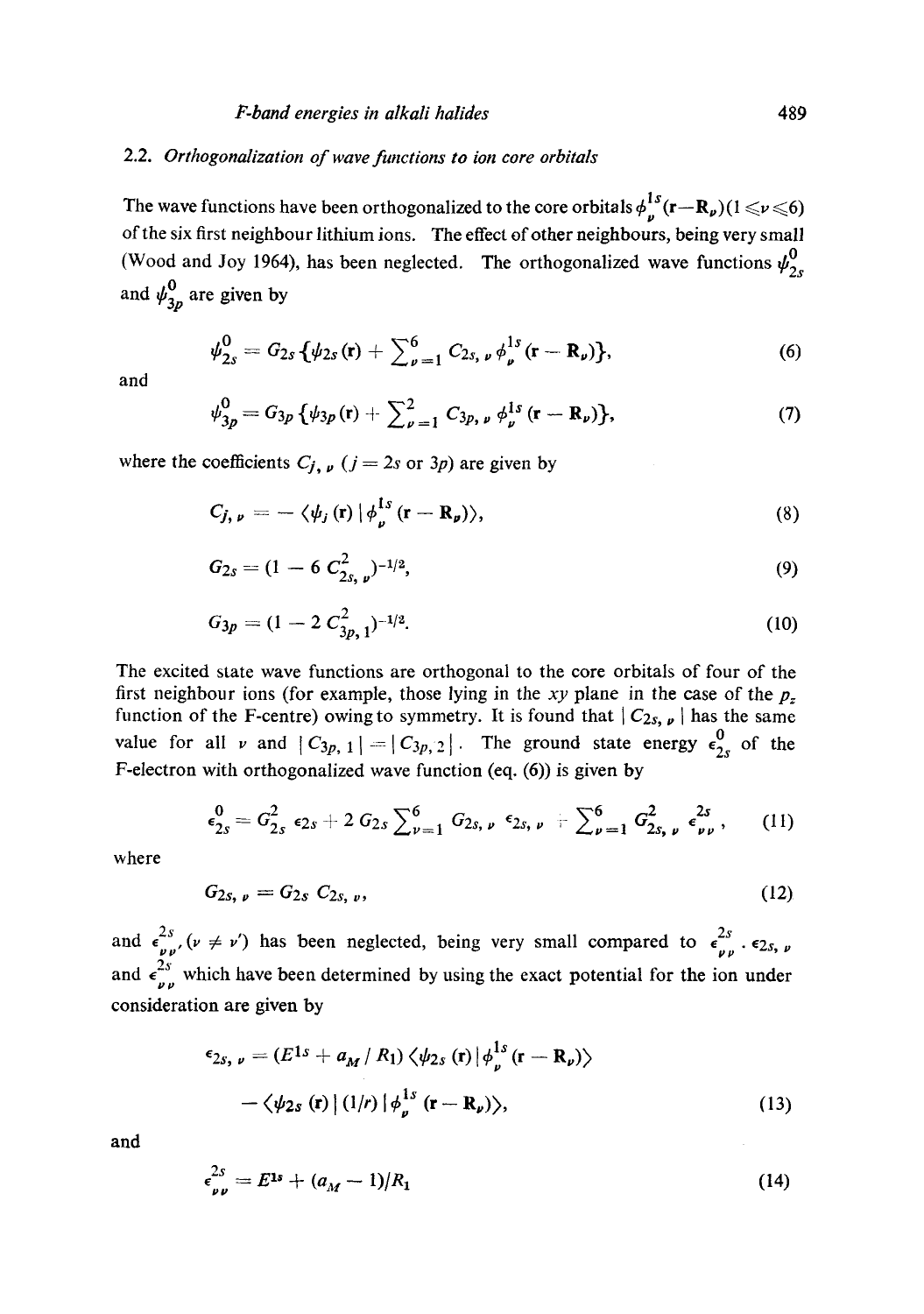where  $E^{1s}$  is the ionization energy of the core electron. For excited state we similarly get

$$
\epsilon_{3p}^0 = G_{3p}^2 \epsilon_{3p} + 2G_{3p} \sum_{\nu=1}^2 G_{3p,\nu} \epsilon_{3p,\nu} + \sum_{\nu=1}^2 G_{3p,\nu}^2 \epsilon_{\nu\nu}^{3p}, \quad (15)
$$

where

$$
G_{3p, \nu} = G_{3p} C_{3p, \nu}.
$$
 (16)

 $\epsilon_{3p, \nu}$  is identical to  $\epsilon_{2s, \nu}$  and is obtained by replacing  $\psi_{2s}$  by  $\psi_{3p}$  in eq. (13) and  $\epsilon_{\nu}^{3p}$ is same as  $\epsilon_{\nu \nu}^{2s}$ . The two centre integrals have been evaluated by using spheroidical coordinate system (Kotany *et al* 1955).

## 2.3. *Lattice distortion*

When an F-centre is introduced in a perfect lattice, it causes displacement of the neighbouring ions. For simplicity, we have considered the displacement of the first neighbour ions only. In fact the displacement of the other neighbours will be very small at least for the ground state with which we are concerned here. The distortion of the first neighbours when F-electron is in the ground state has been calculated by minimizing the total energy of the lattice as a function of the displacement of the first neighbour ions.

The total energy  $E_t$  of the crystal can be written as

$$
E_t = E_t + E_e, \tag{17}
$$

where  $E_t$  is the energy of a fictitious crystal from which a complete halide ion has been removed without permitting any rearrangement of the valence or core electrons other than those of displaced first neighbour ions.  $E_e$  is the energy of the F-electron in this fictitious crystal,  $E<sub>t</sub>$  has been calcuated by classical ionic crystal theory and is given by

$$
E_t = E_c + E_r - E_c^h - E_r^h, \tag{18}
$$

where  $E_c$  is the coulomb energy of the complete but distorted lattice,  $E_r$  is the energy of the repulsive interaction between the ionic core of the lattice and  $E_c^h$  and  $E_r^h$  are the terms in  $E_c$  and  $E_r$  corresponding to the removed halide ion. It has also been assumed that only nearest neighbour ions experience core interaction, which to a good approximation, following Wood and Korringa (1961), can be taken as

$$
V(r) = CR^{-\sigma},\tag{19}
$$

where values of the constants C and  $\sigma$  have been taken from Seitz (1940). The quantities on the right hand side of eq. (18) have been expanded in Taylor series in the atomic displacement neglecting third and higher powers.

Now, let the first neighbour ions be displaced by a distance  $\triangle R_1$  in the inward direction such that  $\Delta R_1 = R_1 \delta$  with  $0 < \delta < 1$ . This distortion will cause changes in the values of  $E_c$ ,  $E_r$ ,  $E_c^h$  and  $E_r^h$  which are given by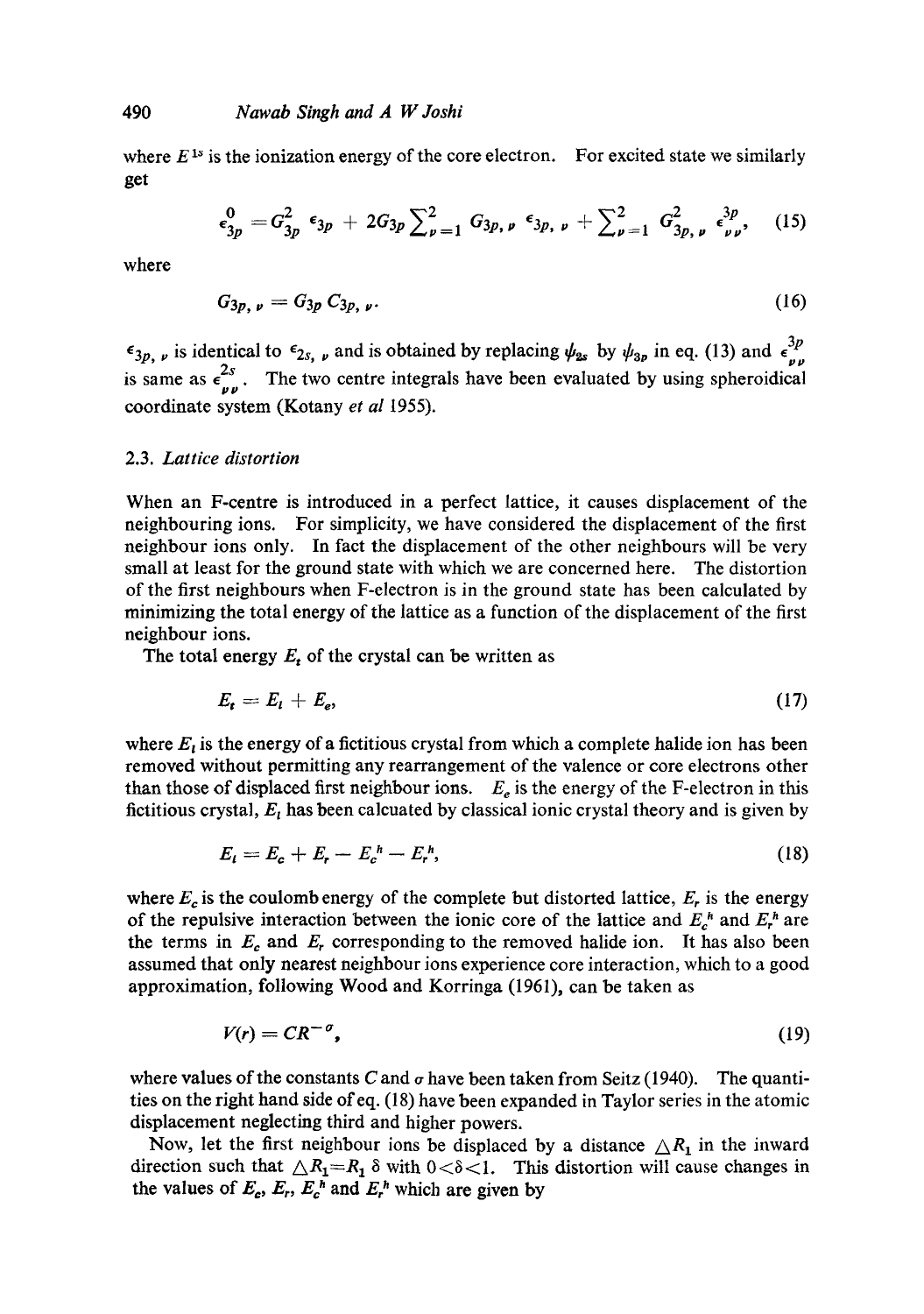*F-band energies in alkali halides*  491

$$
\Delta E_c = (3 + 18\sqrt{2}) \, \delta^2/4R_1,\tag{20}
$$

$$
\Delta E_c^{\ h} = -6 (1+\delta) \delta / R_1, \qquad (21)
$$

$$
\triangle E_r = a_M \left( \sigma - 1 \right) \delta^2 / R_1, \tag{22}
$$

$$
\Delta E_r^h = a_M \left\{ 1 + (1 + \sigma) \, \delta/2 \right\} \, \delta/R_1. \tag{23}
$$

The ground state energy of the F-electron for the distorted lattice will now be given by

$$
\epsilon_{2s}^{0'} = G_{2s}^{2} \epsilon_{2s} + 2G_{2s}' \sum_{\nu=1}^{6} G_{2s,\nu}^{'} \epsilon_{2s,\nu} + \sum_{\nu=1}^{6} G_{2s,\nu}^{2} \epsilon_{\nu\nu}^{2s'},
$$
 (24)

where

$$
\epsilon'_{2s} = \epsilon_{2s} - 6(1 + \delta)\delta/R_1 + 6\{3\beta/2 + 1/(1 - \delta) R_1
$$
  
+  $\beta^2 (1 - \delta) R_1 + \beta^3 (1 - \delta)^2 R_1^2/3\} \exp \{-2\beta R_1 (1 - \delta)\}$   
-  $6(3\beta/2 + 1/R_1 + \beta^2 R_1 + \beta^3 R_1^2/3) \exp(-2\beta R_1),$  (25)  

$$
\epsilon'_{2s, \nu} = \left[E^{1s} + a_M/R_1 - \{(2 + 8\sqrt{2})\delta + (3 + 14\sqrt{2})\delta^2\}/8R_1\right]
$$

$$
\langle \psi_{2s}(\mathbf{r}) | \phi_{\nu}^{1s}(\mathbf{r}-\mathbf{R}_{\nu}) \rangle' - \langle \psi_{2s}(\mathbf{r}) | (1/r) | \phi_{\nu}^{1s}(\mathbf{r}-\mathbf{R}_{\nu}) \rangle', \qquad (26)
$$

$$
\epsilon_{\mu\mu}^{2s'} = E^{1s} + a_M/R_1 - \left\{8 + (10 + 8\sqrt{2})\,\delta + (11 + 14\sqrt{2})\,\delta^2\right\}/8R_1, \tag{27}
$$

(For distorted lattice  $\sum_{i=0}^{\infty} (+\frac{1}{R_i}) (1/R_i) \neq a_M/R_1$ ) where the primed quantities refer to the distorted lattice and these should be calculated by taking the first neighbour ions in their new distorted positions.  $\epsilon_{2s}^{0'}$  can be further expressed in the form

$$
\epsilon_{2s}^{0'}=\epsilon_{2s}^0+a\delta+b\delta^2,\qquad \qquad (28)
$$

where the coefficients  $a$  and  $b$  are determined graphically. The change in the ground state energy of the F-e ectron is then given by

$$
\triangle E_e = \triangle \epsilon_{2s}^{0'} = a\delta + b\delta^2, \tag{29}
$$

and the change in the total energy of the lattice by

$$
\Delta E_t = [a + (6 - a_M)/R_1] \delta + [b + (27 + 18\sqrt{2} + 2(\sigma - 3) a_M]/4R_1] \delta^2.
$$
\n(30)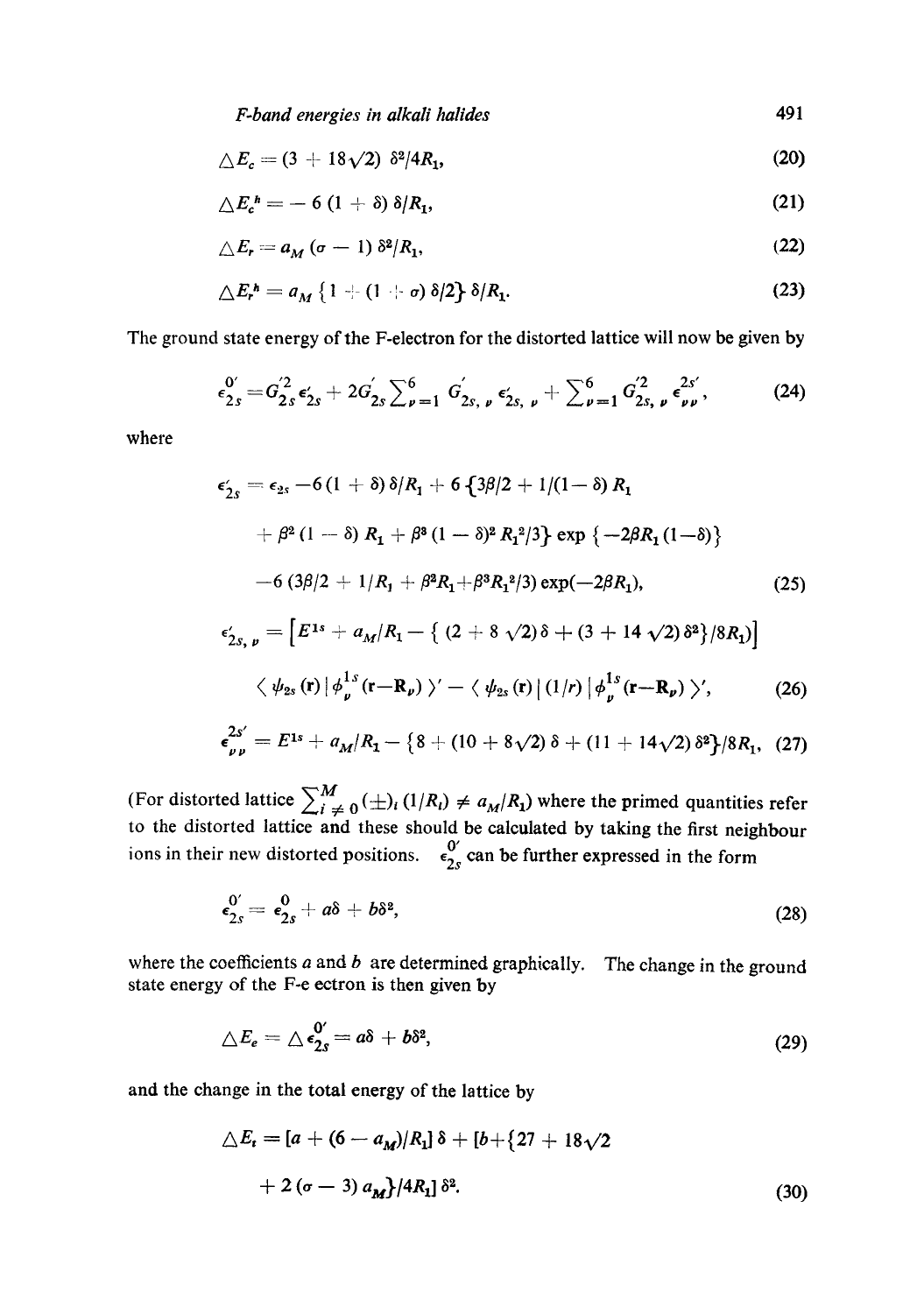## 492 *Nawab Singh and A W Joshi*

The value of  $\delta$  is obtained by minimizing  $\Delta E_t$ . Substituting this value of  $\delta$ , the ground state energy of the F-electron is determined from eq. (28).

As the Franck-Condon principle applies here we can take, for the purpose of calculation of absorption energies, the distortion of the first neighbour ions when Felectron is in the excited state to be the same as the ground state distortion  $\delta$ . The excited state F-electron energy for the distorted lattice is given by

$$
\epsilon_{3p}^{0'} = G_{3p}^{2} \epsilon_{3p}'+ 2G_{3p}' \sum_{\nu=1}^{2} G_{3p,\nu}' \epsilon_{3p,\nu}'+ \sum_{\nu=1}^{2} G_{3p,\nu}^{2} \epsilon_{\nu\nu}^{3p'},
$$
 (31)

where

$$
\epsilon'_{3p} = \epsilon_{3p} - 6 (1 + \delta) \delta/R_1 + 6 \{ 5\eta/3 + 1/(1 - \delta) R_1
$$
  
+  $4\eta^2 (1 - \delta)R_1/3 + 2\eta^3 (1 - \delta)^2 R_1^2/3 + 2\eta^4 (1 - \delta)^3 R_1^3/9$   
+  $2\eta^5 (1 - \delta)^4 R_1^4/45 \} \exp \{- 2\eta (1 - \delta) R_1 \}$   
-  $6 (5\eta/3 + 1/R_1 + 4\eta^2 R_1/3 + 2\eta^3 R_1^2/3 + 2\eta^4 R_1^3/9$   
+  $2\eta^5 R_1^4/45) \exp (-2\eta R_1),$  (32)

and primed quantities again correspond to distorted lattice.  $\epsilon'_{3p, \mu}$  is identical to  $\epsilon'_{2s}$ , and is obtained by replacing  $\psi_{2s}$  by  $\psi_{3p}$  in eq. (26);  $\epsilon_{\nu}^{3p}$  is the same as  $\epsilon_{\nu}^{2s}$ The peak F-band absorption energy  $\epsilon_m = \frac{0'}{\epsilon_{2n}} - \frac{0'}{\epsilon_{2n}}$  can now be easily obtained.

## 2.4. *Effect of pressure on the nearest neighbour distance of the ions*

When an external pressure is applied to a crystal, it changes the nearest neighbour distance of the ions. The nearest neighbour distance  $R$  at any pressure  $p$  is given by  $R = R_0 - \triangle R_0$ , where  $R_0$  is the value of R at normal atmospheric pressure and  $\triangle R_0$ is the change in it due to the applied pressure. But in the neighbourhood of the Fcentre, the value of the compressibility (known as local compressibility) is different from (say  $\lambda_p$  times) the bulk compressibility of the lattice because of the effect of vacancy and pressure (Singh and Joshi 1976). The nearest neighbour distance R, in the neighbourhood of the F-centre, is then given by

$$
R = R_0 - \lambda_p \triangle R_0. \tag{33}
$$

The local compressibility  $\lambda_p$  is also pressure dependent and following Singh and Joshi (1976) can be written as

$$
\lambda_p = \bar{a} - \bar{\beta} \bigtriangleup R_0 / R_0, \tag{34}
$$

where  $\bar{a}$  and  $\bar{\beta}$  are parameters depending on the type of the halide and alkali ions. The distance  $R_1$  of the first neighbours of the F-electron from the centre of the vacancy can be obtained from eq. (33) replacing R by  $R_1$ .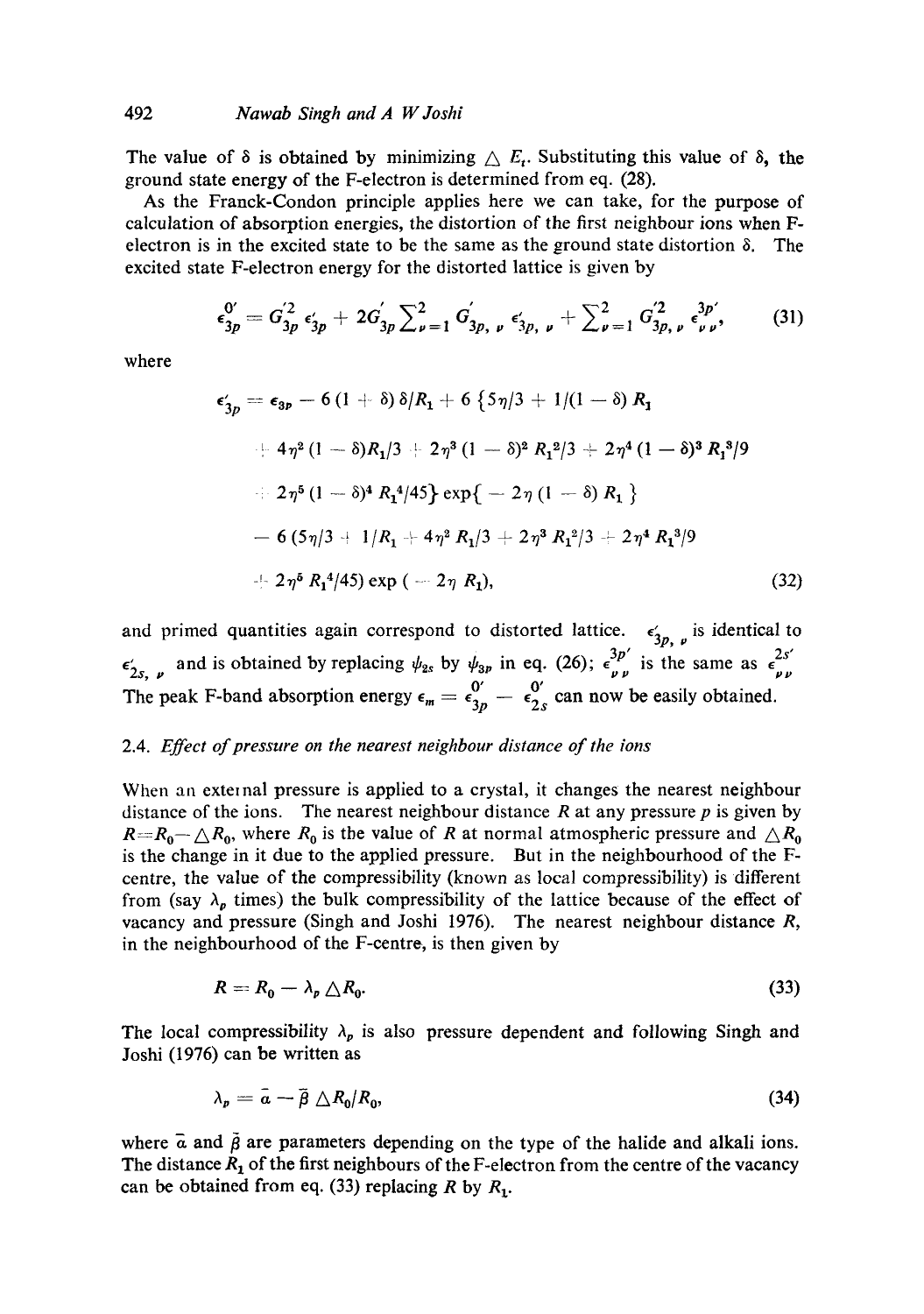Since the vacancy mainly affects the repulsive interaction of its first neighbour ions,  $\lambda_p$  will be different from unity only for these ions and for others it will be very nearly equal to unity. Moreover, since the dominant dependence of  $\epsilon_m$  is on the distance of these first neighbour ions from the vacancy, there will not be much error if we take  $\lambda_p = 1$  for all other ions.

## **3. Calculations, results and discussion**

The ground and the excited state energies  $\epsilon_{2s}^0$  and  $\epsilon_{3p}^0$  have been calculated for various values of  $\beta$  and  $\eta$  using eqs (11) and (15) respectively, and values of  $\beta$  and  $\eta$ which give minimum  $\epsilon_{2s}^0$  and  $\epsilon_{3p}^0$  have been found. As the distortion does not cause much change in the values of  $\beta$  and  $\eta$ , the same values have also been used for distorted lattice. Values of lattice constant  $R_0$  have been taken from Tosi (1964) and those of C and  $\sigma$  from Seitz (1940). We have taken  $\sigma = 6.0$ , 7.0, 7.5 and 8.5 for LiF, LiCI, LiBr and LiI, respectively, and the same values have been used at all pressures. C is taken to be given by  $C = a_M R_0^{\sigma-1} / 6\sigma$ . For  $\lambda_p$  we have used  $\overline{a} = 2.5$  and  $\overline{b} = 6.0$  which are somewhat different from those of Singh and Joshi (1976) but give a better agreement with the experimental results. This difference is obviously because of the fact that we have used here a more sophisticated method for calculation of  $\epsilon_m$ .

The lattice distortion  $\delta$  has been calculated for the ground state of all the lithium halides at various pressures and its values are shown in figure 1. No experimental measurement of the pressure variation of  $\delta$  has been made so far, therefore, the comparison of the present results with experimental values is not possible. Pressure dependence of  $\epsilon_m$  has been calculated and the results have been shown in figure 2 where log  $(v/v_0)$  (which is the same as log  $(\epsilon_m/\epsilon_0)$ ) has been plotted against log ( $\rho/\rho_0$ ); v and v<sup>0</sup> are wave numbers corresponding to  $\epsilon_m$  and  $\epsilon_0$ ,  $\rho$  is the density of



**Figure 1.** Lattice distortion  $\delta$  vs  $\rho/\rho_0$  for lithium halides a: LiF; b: LiCl; c: LiBr; d: LiI.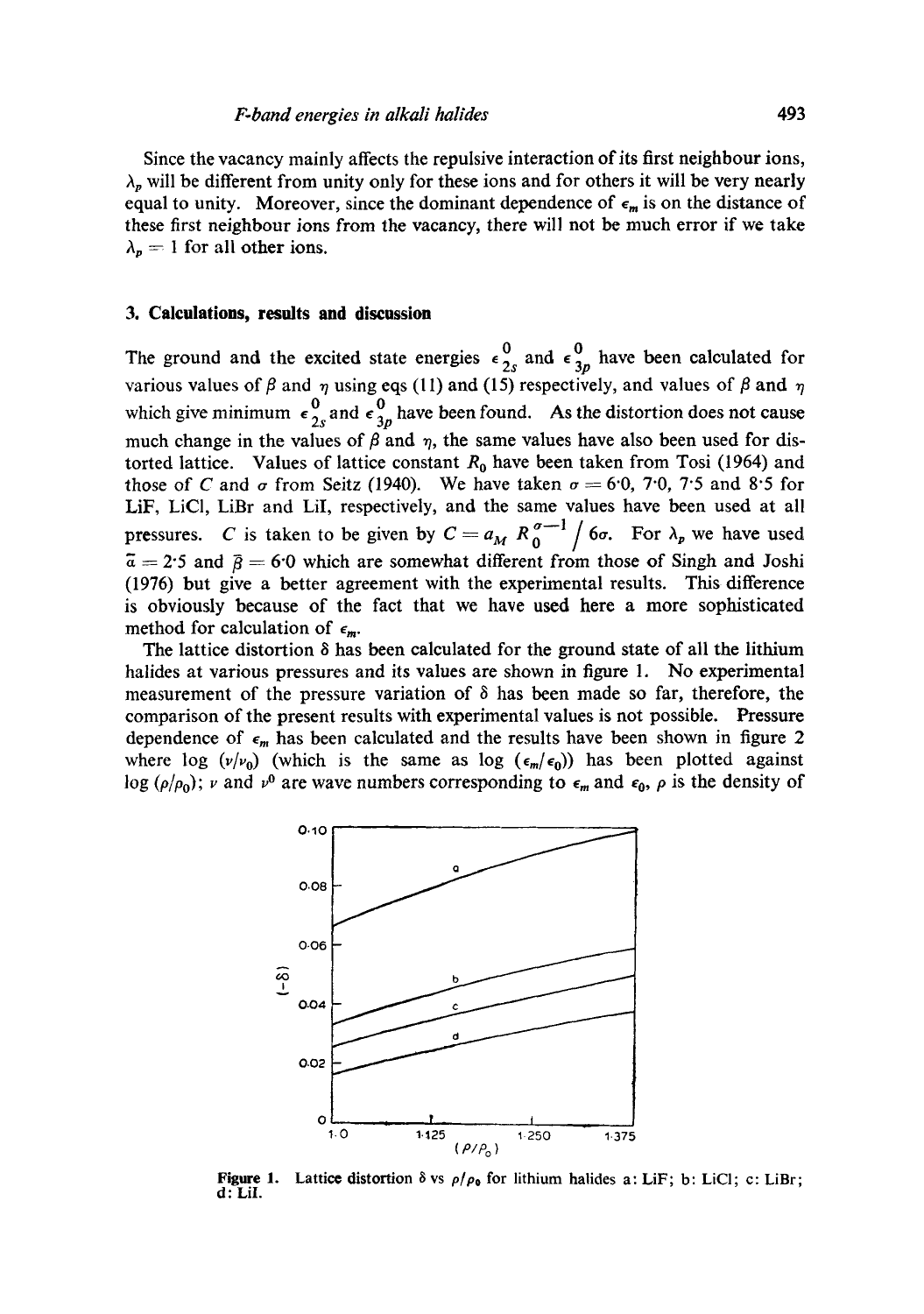

Figure 2. Log  $(\nu/\nu_0)$  vs log  $(\rho/\rho_0)$  for lithium halides. Dashed curve: Experimental data of Eppler and Drickamer (1960) for LiCl; a, b, c and d: Present calculations for LiF, LiCl, LiBr and LiI, respectively.

**Table 1.** Values of  $\partial \log (\nu/\nu_0)/\partial \log (\rho/\rho_0)$  for lithium halides.

| Lithium halides | $\partial \log (\nu/\nu_0)/\partial \log (\rho/\rho_0)$ |                      |
|-----------------|---------------------------------------------------------|----------------------|
|                 | Present calculations                                    | Experimental* values |
| LiF             | 0.75                                                    | 1.20                 |
| LiCl            | 1.12                                                    | $1 - 15$             |
| LiBr            | 1.15                                                    | $1 - 00$             |
| LiI             | 1.20                                                    |                      |

\*Buchenauer and Fitchen (1968).

Table 2. Wave number  $\nu_0$  corresponding to peak *F*-band absorption energy  $\epsilon_0$  at normal atmospheric pressure for lithium halides.

| Lithium halides | Wave number $\mu_0$ (per cm) |                      |
|-----------------|------------------------------|----------------------|
|                 | Present calculations         | Experimental values* |
| LiF             | 30282                        | 39279                |
| LiCl            | 23260                        | 25235                |
| LiBr            | 21066                        | 22124                |
| LiI             | 18652                        | 18832                |

\* Gourary and Adrian (1960)

the crystal at the applied pressure and  $\epsilon_0$  and  $\rho_0$  are the values of  $\epsilon_m$  and  $\rho$ , respectively, at the normal atmospheric pressure. It is clear from figure 2 that the present results are very close to the experimental results in case of LiC1. For LiF, LiBr and LiI such experimental results for high pressure region are not available and hence no such comparison could be made. Table 1 shows the comparison of the slope  $\partial \log (v/v_0)/\partial \log (p/\rho_0)$  of the present curves with the experimental values of Buchenauer and Fitchen (1968) in the low pressure region. Agreement in case of LiCI and